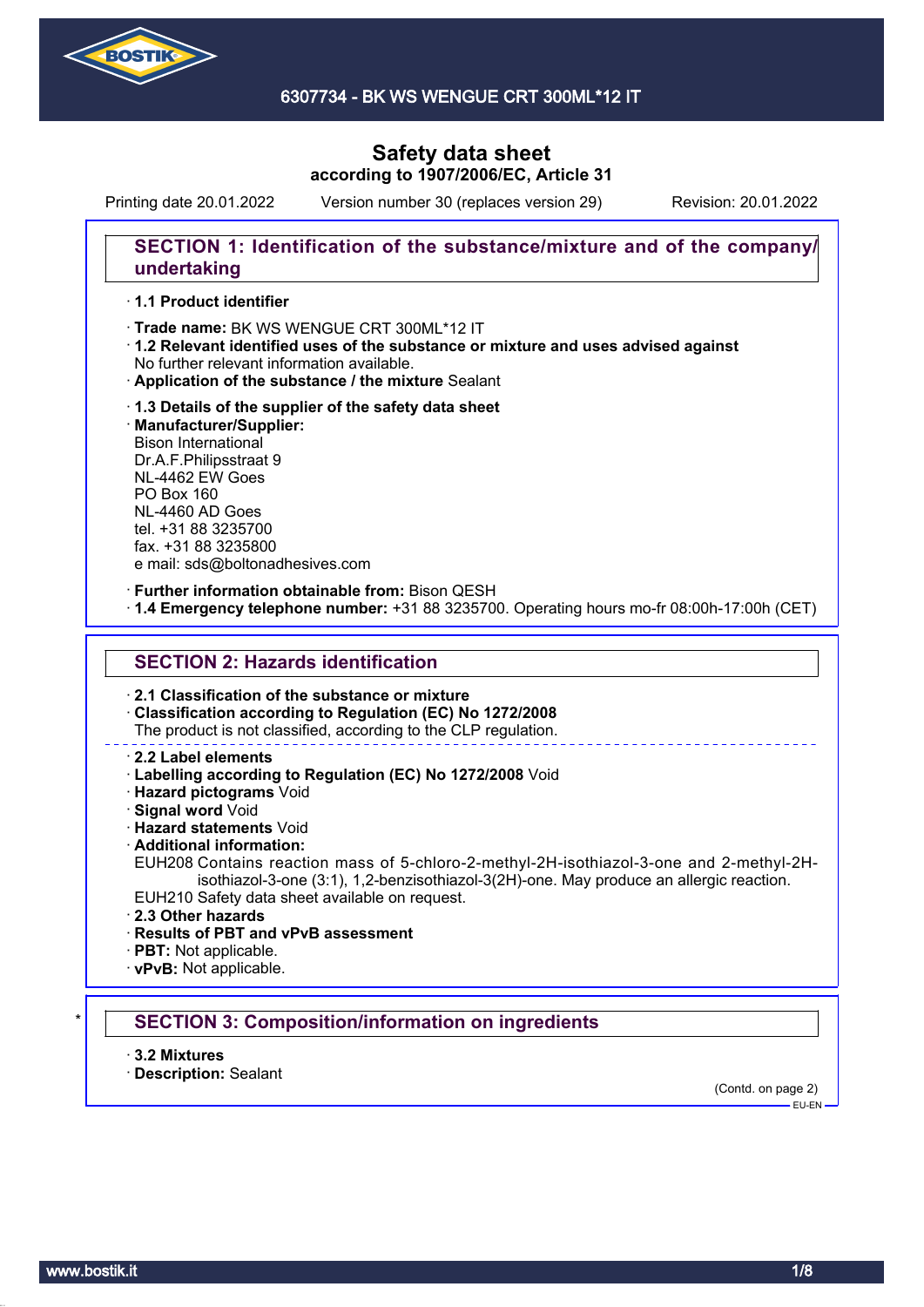

Printing date 20.01.2022 Version number 30 (replaces version 29) Revision: 20.01.2022

#### Trade name: BK WS WENGUE CRT 300ML\*12 IT

|                            |                                                                     | (Contd. of page 1) |  |
|----------------------------|---------------------------------------------------------------------|--------------------|--|
| Dangerous components:      |                                                                     |                    |  |
| CAS: 2634-33-5             | 1,2-benzisothiazol-3(2H)-one                                        | <0.05%             |  |
| EINECS: 220-120-9          | → Acute Tox. 2, H330; → Eye Dam. 1, H318;                           |                    |  |
| Index number: 613-088-00-6 | Aquatic Acute 1, H400; Aquatic Chronic 2,                           |                    |  |
|                            | $H411$ ; $\langle \cdot \rangle$ Acute Tox. 4, H302; Skin Irrit. 2, |                    |  |
|                            | H315; Skin Sens. 1A, H317                                           |                    |  |
|                            | Specific concentration limit:                                       |                    |  |
|                            | Skin Sens. 1; H317: C ≥ 0.05 %                                      |                    |  |
| CAS: 55965-84-9            | reaction mass of 5-chloro-2-methyl-2H-                              | ≥0.00025-<0.0015%  |  |
| Index number: 613-167-00-5 | isothiazol-3-one and 2-methyl-2H-isothiazol-3-                      |                    |  |
| Reg.nr.: 01-2120764691-48  | one $(3:1)$                                                         |                    |  |
|                            | Acute Tox. 3, H301; Acute Tox. 2, H310;                             |                    |  |
|                            | Acute Tox. 2, H330; Skin Corr. 1C, H314;                            |                    |  |
|                            | Eye Dam. 1, H318; 4 Aquatic Acute 1, H400                           |                    |  |
|                            | (M=100); Aquatic Chronic 1, H410 (M=100);                           |                    |  |
|                            | Skin Sens. 1A, H317                                                 |                    |  |
|                            | Specific concentration limits:                                      |                    |  |
|                            | Skin Corr. 1C; H314: C ≥ 0.6 %                                      |                    |  |
|                            | Skin Irrit. 2; H315: 0.06 % $\leq C$ < 0.6 %                        |                    |  |
|                            | Eye Dam. 1; H318: $C \ge 0.6$ %                                     |                    |  |
|                            | Eye Irrit. 2; H319: 0.06 % ≤ C < 0.6 %                              |                    |  |
|                            | Skin Sens. 1A; H317: C ≥ 0.0015 %                                   |                    |  |

· **Additional information:** For the wording of the listed hazard phrases refer to section 16.

# **SECTION 4: First aid measures**

- · **4.1 Description of first aid measures**
- · **General information:** No special measures required.
- · **After inhalation:**
- Supply fresh air; consult doctor in case of complaints.
- No special measures required.
- · **After skin contact:** Generally the product does not irritate the skin.
- · **After eye contact:** Rinse opened eye for several minutes under running water.
- · **After swallowing:** If symptoms persist consult doctor.
- · **4.2 Most important symptoms and effects, both acute and delayed** No further relevant information available.

· **4.3 Indication of any immediate medical attention and special treatment needed** No further relevant information available.

# **SECTION 5: Firefighting measures**

- · **5.1 Extinguishing media**
- · **Suitable extinguishing agents:** Use fire extinguishing methods suitable to surrounding conditions.
- · **5.2 Special hazards arising from the substance or mixture**
- No further relevant information available.

(Contd. on page 3)

EU-EN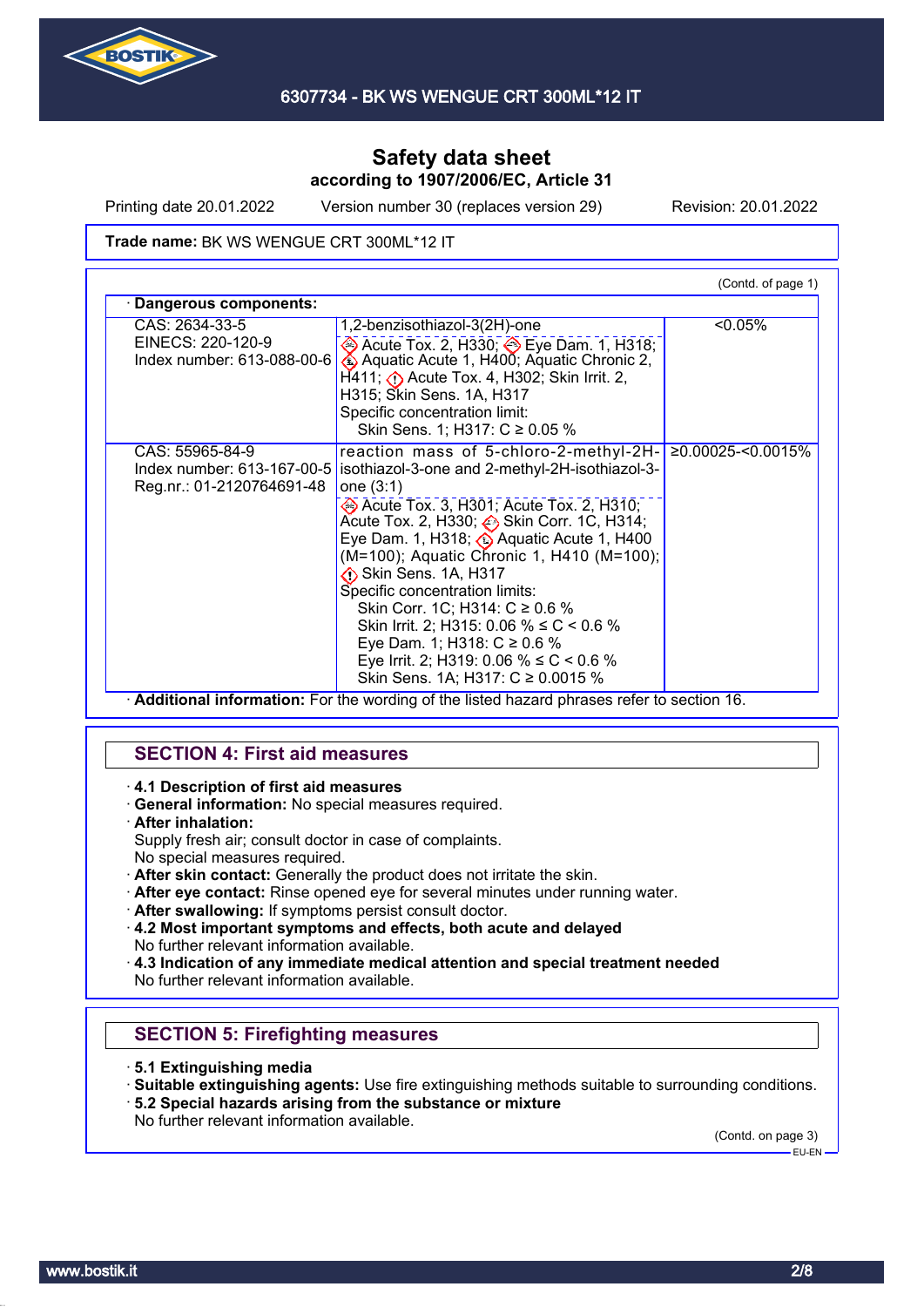

Printing date 20.01.2022 Version number 30 (replaces version 29) Revision: 20.01.2022

(Contd. of page 2)

Trade name: BK WS WENGUE CRT 300ML\*12 IT

#### · **5.3 Advice for firefighters**

· **Protective equipment:** No special measures required.

### **SECTION 6: Accidental release measures**

- · **6.1 Personal precautions, protective equipment and emergency procedures** Not required.
- · **6.2 Environmental precautions:** Do not allow to enter sewers/ surface or ground water.
- · **6.3 Methods and material for containment and cleaning up:** Send for recovery or disposal in suitable receptacles.
- Absorb with liquid-binding material (sand, diatomite, acid binders, universal binders, sawdust).

### · **6.4 Reference to other sections**

No dangerous substances are released.

See Section 7 for information on safe handling.

See Section 8 for information on personal protection equipment.

See Section 13 for disposal information.

# **SECTION 7: Handling and storage**

· **7.1 Precautions for safe handling** No special precautions are necessary if used correctly.

· **Information about fire - and explosion protection:** No special measures required.

· **7.2 Conditions for safe storage, including any incompatibilities**

· **Storage:**

· **Requirements to be met by storerooms and receptacles:** No special requirements.

- · **Information about storage in one common storage facility:** Not required.
- · **Further information about storage conditions:** None.
- · **Storage class:** 12
- · **7.3 Specific end use(s)** No further relevant information available.

# **SECTION 8: Exposure controls/personal protection**

- · **8.1 Control parameters**
- · **Ingredients with limit values that require monitoring at the workplace:**

The product does not contain any relevant quantities of materials with critical values that have to be monitored at the workplace.

· **Additional information:** The lists valid during the making were used as basis.

- · **8.2 Exposure controls**
- · **Appropriate engineering controls** No further data; see item 7.
- · **Individual protection measures, such as personal protective equipment**
- · **General protective and hygienic measures:**
- The usual precautionary measures are to be adhered to when handling chemicals. Wash hands before breaks and at the end of work.
- · **Respiratory protection:** Not required.
- · **Hand protection**

The glove material has to be impermeable and resistant to the product/ the substance/ the preparation.

Selection of the glove material on consideration of the penetration times, rates of diffusion and the degradation

> (Contd. on page 4) EU-EN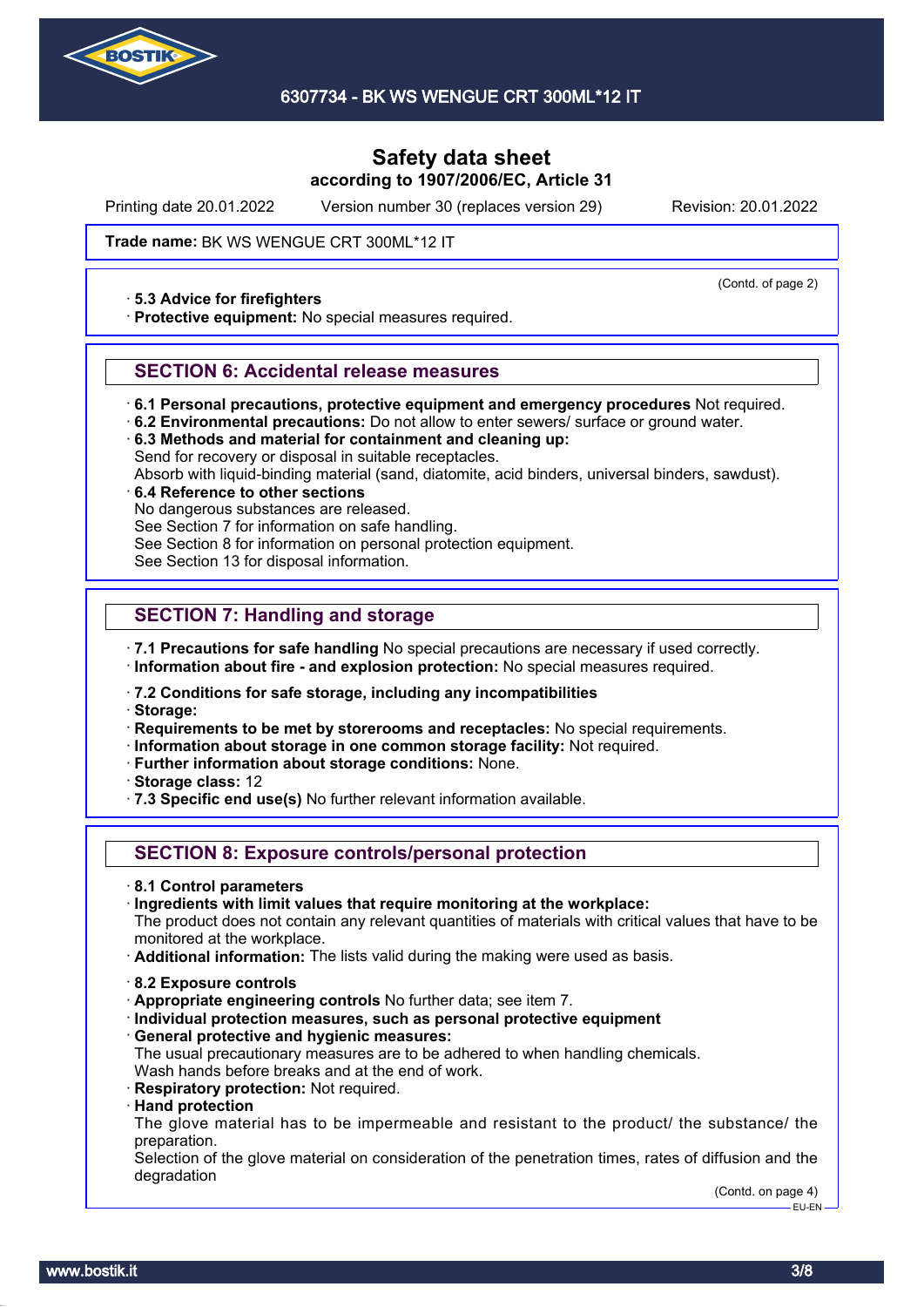

Printing date 20.01.2022 Version number 30 (replaces version 29) Revision: 20.01.2022

(Contd. of page 3)

Trade name: BK WS WENGUE CRT 300ML\*12 IT

· **Material of gloves**

Recommended thickness of the material: > 0,12 mm Nitrile rubber, NBR

· **Penetration time of glove material**

For the mixture of chemicals mentioned below the penetration time has to be at least 10 minutes (Permeation according to EN 374 Part 3: Level 1).

· **Eye/face protection** Goggles recommended during refilling

### **SECTION 9: Physical and chemical properties**

| 9.1 Information on basic physical and chemical properties |                                                                                |  |
|-----------------------------------------------------------|--------------------------------------------------------------------------------|--|
| · General Information                                     |                                                                                |  |
| · Physical state                                          | Fluid                                                                          |  |
| · Colour:                                                 | According to product specification                                             |  |
| · Odour:                                                  | Characteristic                                                                 |  |
| Odour threshold:                                          | Not determined.                                                                |  |
| · Melting point/freezing point:                           | Undetermined.                                                                  |  |
| <b>Boiling point or initial boiling point and</b>         |                                                                                |  |
| boiling range                                             | 100 °C                                                                         |  |
| · Flammability                                            | Not applicable.                                                                |  |
| <b>Lower and upper explosion limit</b>                    |                                                                                |  |
| · Lower:                                                  | Not determined.                                                                |  |
| · Upper:                                                  | Not determined.                                                                |  |
| · Flash point:                                            | Not applicable.                                                                |  |
| · Auto-ignition temperature:                              | Product is not selfigniting.                                                   |  |
| · Decomposition temperature:                              | Not determined.                                                                |  |
| · pH at 20 °C                                             | 8                                                                              |  |
| · Viscosity:                                              |                                                                                |  |
| · Kinematic viscosity                                     | Not determined.                                                                |  |
| · Dynamic:                                                | Not determined.                                                                |  |
| · Solubility                                              |                                                                                |  |
| · water:                                                  | Not miscible or difficult to mix.                                              |  |
| · Partition coefficient n-octanol/water (log              |                                                                                |  |
| value)                                                    | Not determined.                                                                |  |
| Vapour pressure at 20 °C:                                 | 23 hPa                                                                         |  |
| · Density and/or relative density                         |                                                                                |  |
| · Density at 20 °C:                                       | $1.7$ g/cm <sup>3</sup>                                                        |  |
| · Relative density                                        | Not determined.                                                                |  |
| · Vapour density                                          | Not determined.                                                                |  |
| 9.2 Other information                                     | All relevant physical data were determined for the                             |  |
|                                                           | mixture. All non-determined data are not<br>measurable or not relevant for the |  |
|                                                           | characterization of the mixture.                                               |  |
| · Appearance:                                             |                                                                                |  |
| $\cdot$ Form:                                             | Pasty                                                                          |  |
| Important information on protection of health             |                                                                                |  |
| and environment, and on safety.                           |                                                                                |  |
| <b>Explosive properties:</b>                              | Product does not present an explosion hazard.                                  |  |
|                                                           | (Contd. on page 5)                                                             |  |
|                                                           | — EU-EN                                                                        |  |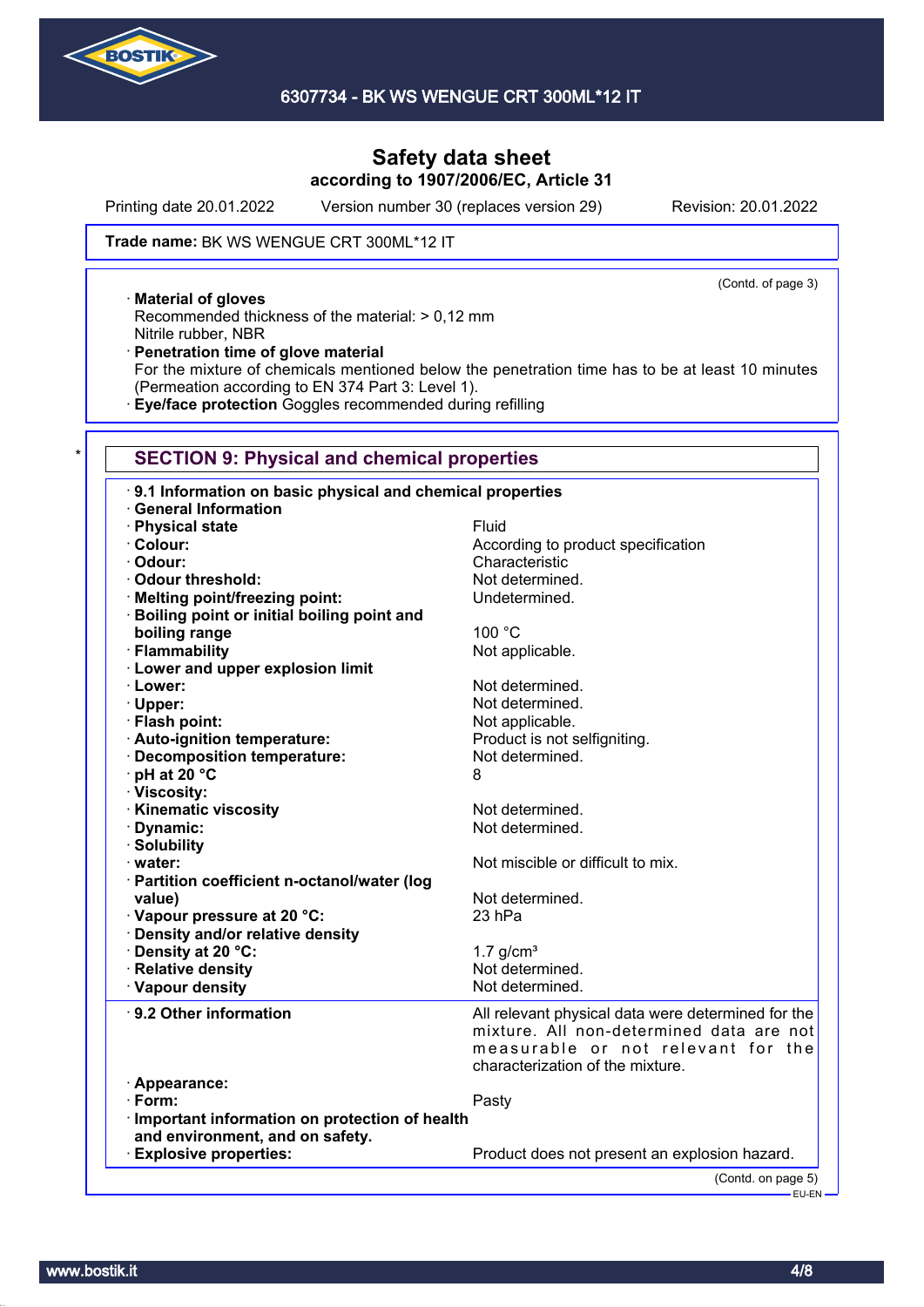

Printing date 20.01.2022 Version number 30 (replaces version 29) Revision: 20.01.2022

#### Trade name: BK WS WENGUE CRT 300ML\*12 IT

|                                               |                 | (Contd. of page 4) |
|-----------------------------------------------|-----------------|--------------------|
| $\cdot$ Solvent content:                      |                 |                    |
| · Water:                                      | 16.5%           |                    |
| $\cdot$ Solids content:                       | 74.3 %          |                    |
| <b>Change in condition</b>                    |                 |                    |
| <b>Evaporation rate</b>                       | Not determined. |                    |
| · Information with regard to physical hazard  |                 |                    |
| classes                                       |                 |                    |
| · Explosives                                  | Void            |                    |
| · Flammable gases                             | Void            |                    |
| · Aerosols                                    | Void            |                    |
| <b>Oxidising gases</b>                        | Void            |                    |
| · Gases under pressure                        | Void            |                    |
| · Flammable liquids                           | Void            |                    |
| · Flammable solids                            | Void            |                    |
| $\cdot$ Self-reactive substances and mixtures | Void            |                    |
| · Pyrophoric liquids                          | Void            |                    |
| · Pyrophoric solids                           | Void            |                    |
| <b>Self-heating substances and mixtures</b>   | Void            |                    |
| · Substances and mixtures, which emit         |                 |                    |
| flammable gases in contact with water         | Void            |                    |
| <b>Oxidising liquids</b>                      | Void            |                    |
| · Oxidising solids                            | Void            |                    |
| Organic peroxides                             | Void            |                    |
| Corrosive to metals                           | Void            |                    |
| <b>Desensitised explosives</b>                | Void            |                    |

# **SECTION 10: Stability and reactivity**

· **10.1 Reactivity** No further relevant information available.

· **10.2 Chemical stability**

- No decomposition if used according to specifications.
- · **10.3 Possibility of hazardous reactions** No dangerous reactions known.
- · **10.4 Conditions to avoid** No further relevant information available.
- · **10.5 Incompatible materials:** No further relevant information available.
- · **10.6 Hazardous decomposition products:** No dangerous decomposition products known.

# **SECTION 11: Toxicological information**

- · **11.1 Information on hazard classes as defined in Regulation (EC) No 1272/2008**
- · **Acute toxicity** Based on available data, the classification criteria are not met.
- · **Skin corrosion/irritation** Based on available data, the classification criteria are not met.
- · **Serious eye damage/irritation** Based on available data, the classification criteria are not met.
- · **Respiratory or skin sensitisation** Based on available data, the classification criteria are not met. · **Germ cell mutagenicity**
- Not applicable.

Based on available data, the classification criteria are not met.

(Contd. on page 6)

<sup>·</sup> **Thermal decomposition / conditions to be avoided:**

EU-EN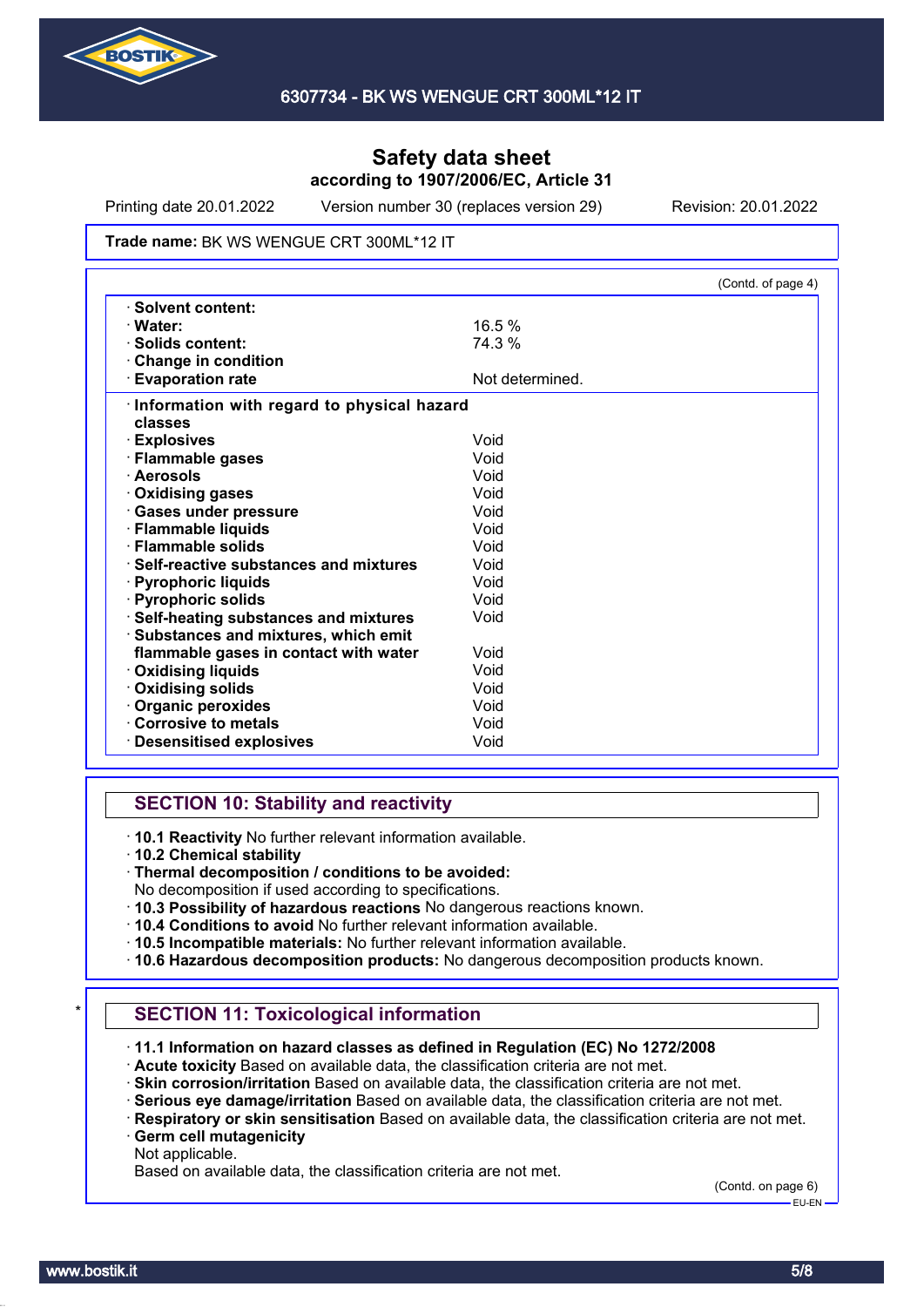

6307734 - BK WS WENGUE CRT 300ML\*12 IT

# **Safety data sheet according to 1907/2006/EC, Article 31**

Printing date 20.01.2022 Version number 30 (replaces version 29) Revision: 20.01.2022

#### Trade name: BK WS WENGUE CRT 300ML\*12 IT

(Contd. of page 5)

· **Carcinogenicity** Based on available data, the classification criteria are not met.

- · **Reproductive toxicity** Based on available data, the classification criteria are not met.
- · **STOT-single exposure** Based on available data, the classification criteria are not met.
- · **STOT-repeated exposure** Based on available data, the classification criteria are not met.
- · **Aspiration hazard** Based on available data, the classification criteria are not met.
- · **Additional toxicological information:**
- · **Acute effects (acute toxicity, irritation and corrosivity)** Not applicable.
- · **Sensitisation** Not applicable.
- · **Repeated dose toxicity** Not applicable.
- · **11.2 Information on other hazards**

#### · **Endocrine disrupting properties**

None of the ingredients is listed.

# **SECTION 12: Ecological information**

- · **12.1 Toxicity**
- · **Aquatic toxicity:** No further relevant information available.
- · **12.2 Persistence and degradability** No further relevant information available.
- · **12.3 Bioaccumulative potential** No further relevant information available.
- · **12.4 Mobility in soil** No further relevant information available.
- · **12.5 Results of PBT and vPvB assessment**
- · **PBT:** Not applicable.
- · **vPvB:** Not applicable.
- · **12.6 Endocrine disrupting properties**
- The product does not contain substances with endocrine disrupting properties.
- · **12.7 Other adverse effects**
- · **Additional ecological information:**
- · **General notes:**

Water hazard class 1 (German Regulation) (Self-assessment): slightly hazardous for water Do not allow undiluted product or large quantities of it to reach ground water, water course or sewage system.

### **SECTION 13: Disposal considerations**

#### · **13.1 Waste treatment methods**

#### · **Recommendation**

Must not be disposed together with household garbage. Do not allow product to reach sewage system.

Disposal must be made according to official regulations.

- · **Uncleaned packaging:**
- · **Recommendation:**

Packagings that may not be cleansed are to be disposed of in the same manner as the product.

(Contd. on page 7)

EU-EN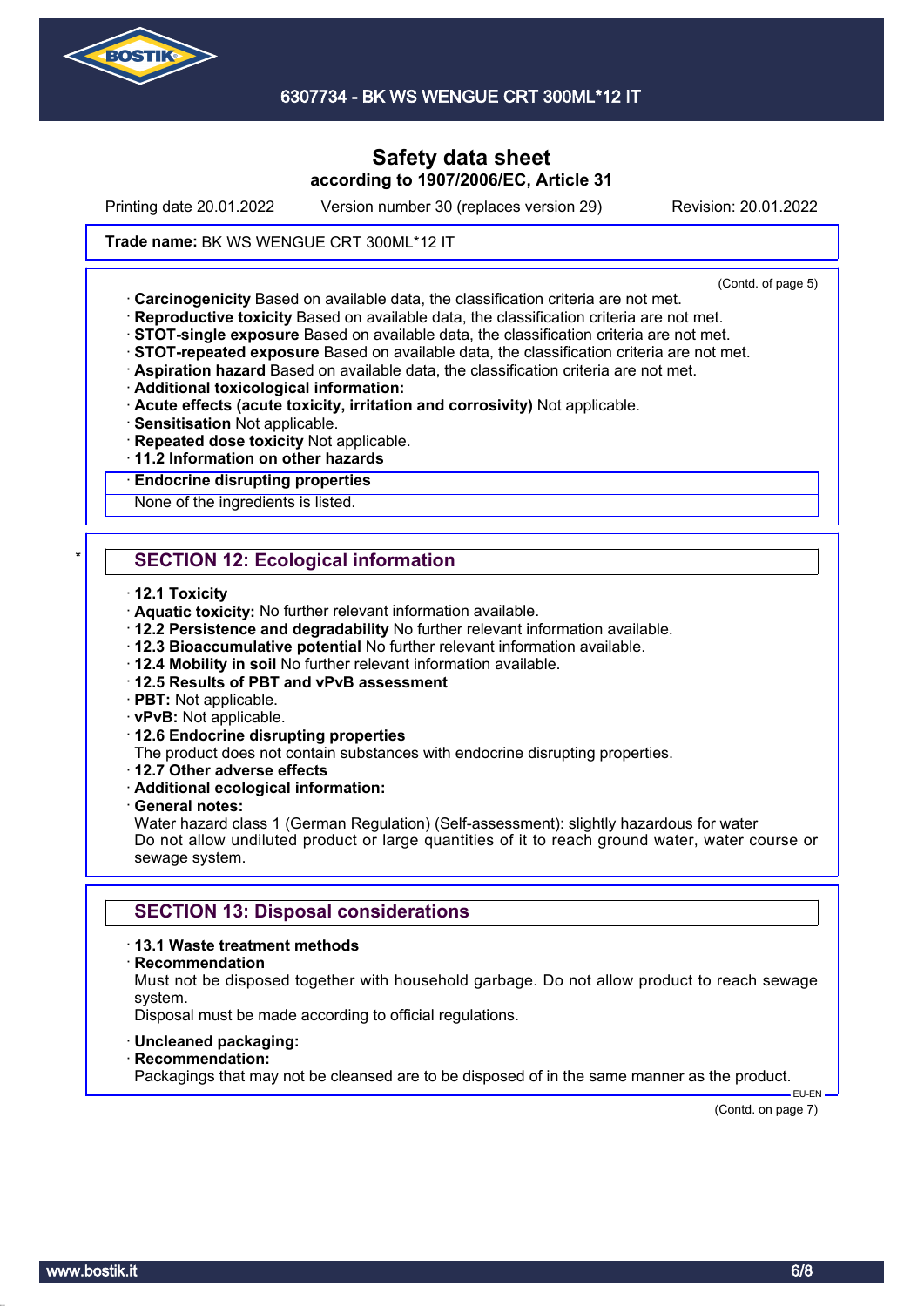

Printing date 20.01.2022 Version number 30 (replaces version 29) Revision: 20.01.2022

Trade name: BK WS WENGUE CRT 300ML\*12 IT

(Contd. of page 6)

| <b>SECTION 14: Transport information</b>                               |                                                                                                                                                                     |  |
|------------------------------------------------------------------------|---------------------------------------------------------------------------------------------------------------------------------------------------------------------|--|
| 14.1 UN number or ID number<br>· ADR/ADN, IMDG, IATA                   | not regulated                                                                                                                                                       |  |
| $\cdot$ ADN                                                            | not regulated                                                                                                                                                       |  |
| 14.2 UN proper shipping name<br>· ADR/ADN, ADN, IMDG, IATA             | not regulated                                                                                                                                                       |  |
| 14.3 Transport hazard class(es)                                        |                                                                                                                                                                     |  |
| · ADR/ADN, ADN, IMDG, IATA<br>· Class                                  | not regulated                                                                                                                                                       |  |
| 14.4 Packing group<br>· ADR/ADN, IMDG, IATA                            | not regulated                                                                                                                                                       |  |
| 14.5 Environmental hazards:<br>· Marine pollutant:                     | No                                                                                                                                                                  |  |
| 14.6 Special precautions for user                                      | Not applicable.                                                                                                                                                     |  |
| 14.7 Maritime transport in bulk according to<br><b>IMO instruments</b> | Not applicable.                                                                                                                                                     |  |
| · Transport/Additional information:                                    | Not dangerous according to the above<br>specifications.                                                                                                             |  |
| $\cdot$ IMDG<br>· Remarks:                                             | Under certain conditions substances in Class 3<br>(flammable liquids) can be classified in<br>packinggroup III.<br>See IMDG, Part 2, Chapter 2.3, Paragraph 2.3.2.2 |  |
| · UN "Model Regulation":                                               | not regulated                                                                                                                                                       |  |

# **SECTION 15: Regulatory information**

· **15.1 Safety, health and environmental regulations/legislation specific for the substance or mixture**

· **Directive 2012/18/EU**

· **Named dangerous substances - ANNEX I** None of the ingredients is listed.

· **DIRECTIVE 2011/65/EU on the restriction of the use of certain hazardous substances in electrical and electronic equipment – Annex II**

None of the ingredients is listed.

· **REGULATION (EU) 2019/1148**

· **Annex I - RESTRICTED EXPLOSIVES PRECURSORS (Upper limit value for the purpose of licensing under Article 5(3))**

None of the ingredients is listed.

### · **Annex II - REPORTABLE EXPLOSIVES PRECURSORS**

None of the ingredients is listed.

(Contd. on page 8)

EU-EN